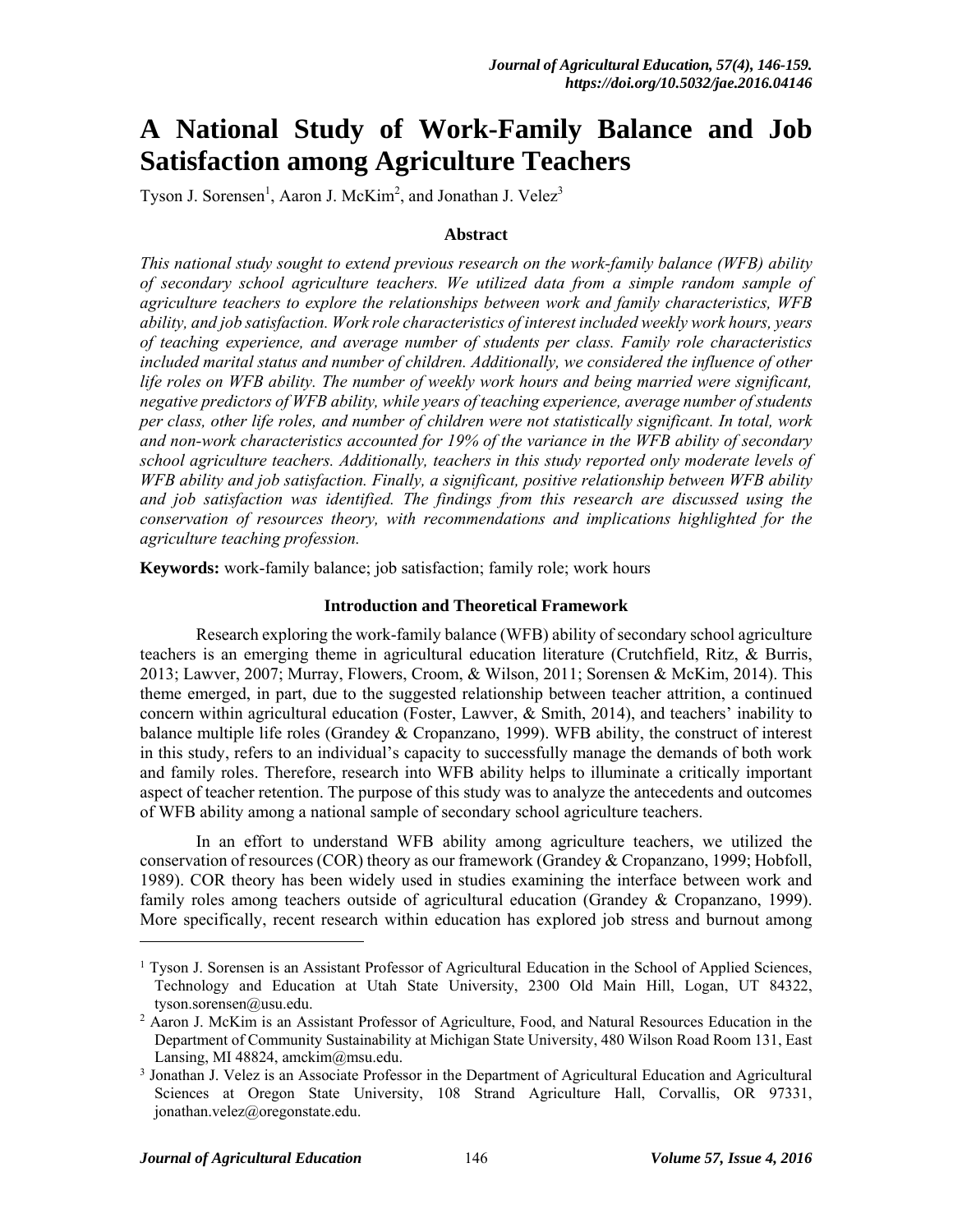teachers, as framed by the COR theory (Bakker, Hakanen, Demerouti, & Xanthopoulou, 2007; Betoret, 2006; Klusmann, Kunter, Trautwein, Lüdtke, & Baumert, 2008; Okonkwo, 2013; Schorn & Buchwald, 2006).

 Conservation of resources theory suggests individuals seek to build and protect resources such as energies (e.g. time), conditions (e.g. married status, parental status, tenure), and personal characteristics (e.g. self-esteem, satisfaction) within their life roles. When these resources are lost or threatened, a psychological stress reaction develops, such as dissatisfaction or depression, which can lead to attrition within a life role (Grandey & Cropanzano, 1999). Time is one of the more challenging resources to balance between multiple life roles. Time in one life role has the potential to be lost or threatened, especially when increased obligations alter the time commitment in other life roles (Grandey & Cropanzano, 1999). For example, the time an agriculture teacher spends with his or her family may be threatened when the teacher coaches an additional FFA career development team. In this study, we focused on secondary school agriculture teachers' ability to balance time between work, family, and other life roles.

 Research supports the notion that agriculture teachers often navigate roles outside of teaching (Goode  $&$  Stewart, 1981). As a result, resources such as time must be protected to increase satisfaction and reduce stress within all life roles. The demanding nature of the agriculture teaching profession (Lambert, Ball, & Tummons, 2011; Lawver, 2007; Murray et al., 2011) necessitates a robust WFB ability in order to protect time, increase satisfaction, and reduce stress. In this study, we considered how the obligations of work and family roles among agriculture teachers relates to their WFB; additionally, we analyzed how WFB ability was related to job satisfaction, an essential element to the retention of agriculture teachers in the profession (Blackburn & Robinson, 2008).

### **Literature Review**

 The purpose of this research was to explore how work and family roles relate to agriculture teachers' WFB ability as well as the relationship between WFB ability and job satisfaction. Within this review of literature, we explored (a) the workplace variables that may influence WFB ability, (b) family and other life roles that may influence WFB ability, and (c) existing research into the relationship between WFB ability and job satisfaction among agriculture teachers.

### **Workplace Characteristics to Consider**

 Existing research has identified an inverse relationship between the number of hours worked and WFB ability among agriculture teachers. More specifically, research suggests working long hours is one of the major challenges faced by agriculture teachers (Miller & Scheid, 1984; Moore & Camp, 1979; Mundt & Connors, 1999). High teacher stress has been linked to these overburdening workloads (Boland, King, Williams, Duncan, & Ricketts, 2010; Boone & Boone, 2007; Edwards & Briers, 1998; Lambert et al., 2011; Moore & Camp, 1979; Mundt & Connors, 1999; Myers, Dyer, & Washburn, 2005; Newcomb, Betts, & Cano, 1987; Talbert, Camp, & Heath-Camp, 1994; Torres, Lawver, & Lambert, 2009). Based on prior research, we included the number of hours agriculture teachers work during the week and weekend as a potential variable influencing WFB ability.

 In addition to work hours, we identified the importance of years of teaching experience when analyzing WFB ability. Grzywacz and Marks (2000) found younger employees reported less WFB ability than older employees. This research highlights more experienced employees have likely gained additional expertise managing the demands of their work role without infringing upon family responsibilities (Cinamon & Rich, 2005). Therefore, in this study of WFB ability, we considered years of classroom experience as a potential predictor.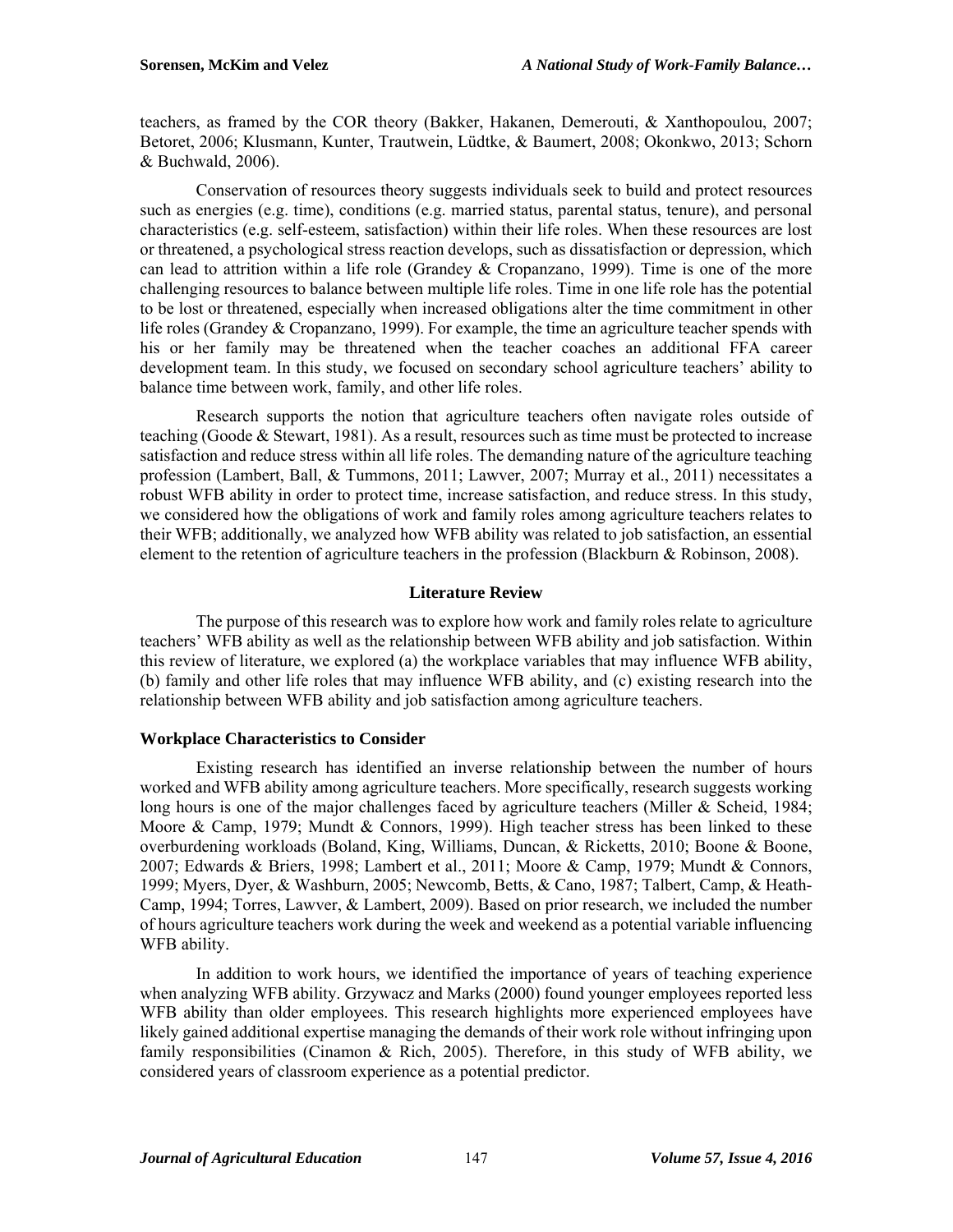Because time is the central resource of focus within this study, characteristics of the workplace that could affect the workload of agriculture teachers, like the number of students per class, should also be considered. Additionally, research outside of agricultural education has linked class size as a negative predictor of WFB ability (Theobald, 1990), suggesting larger classes require additional resources within the workplace. Therefore, we considered the number of students per class in our analysis of WFB ability among secondary school agriculture teachers.

# **Family and Other Life Role Characteristics to Consider**

Many characteristics of the family role can take time and energy away from the work role, resulting in difficulty balancing work and life roles. One family domain characteristic requiring time and energy is marriage. However, the literature has produced mixed findings concerning the relationship between marital status and WFB ability, with many studies failing to confirm a statistically significant relationship (Grandey & Cropanzano, 1999). In agricultural education, Sorensen and McKim (2014) found marital status had no effect on the ability of Oregon agriculture teachers to balance their work and family responsibilities. However, Bruening and Hoover (1991) found agriculture teachers, in a national study, reported marriage as the least positive factor influencing their performance as a teacher. Additionally, Odell, Cochran, Lawrence, and Gartin (1990) found the marital satisfaction of an agriculture teacher's spouse had a significant influence on the job satisfaction of the teacher. Due to the discrepancy in findings and the limited research among agriculture teachers from across the country, we sought to examine the relationship between WFB ability and marital status.

 In addition to the potential for marriage to influence WFB ability, the number of children an agriculture teacher is responsible for may also influence the time requirements in their family role. Within agricultural education literature, the number of children an agriculture teacher is responsible for at home has been identified as a negative predictor of job satisfaction (Odell et al., 1990) and job performance (Bruening & Hoover, 1991). Despite these findings, Sorensen and McKim (2014) found the presence of dependent children had no effect on the ability of Oregon agriculture teachers to balance work and family responsibilities. Additionally, research outside agricultural education has failed to identify a significant relationship between number of children and WFB ability (Cinamon & Rich, 2005). However, discrepancy in findings and lack of a current, national analysis provides merit for inclusion in this research.

 Work and family roles have received most of the attention in research because work and family are the principal components of people's lives and a great deal of time and energy is often spent by individuals trying to manage the responsibilities of these roles. However, the COR theory reaches across multiple life roles outside work and family. In agricultural education, it is common for teachers to take on multiple roles within the job, community, church, and family (Goode  $\&$ Stewart, 1981). Therefore, we examined life roles beyond just the work and family domains when considering the WFB ability of agriculture teachers.

# **WFB Ability and Job Satisfaction**

Existing research exploring the level of WFB ability among agriculture teachers yields conflicting results, with some studies suggesting agriculture teachers struggle to balance multiple life roles (Foster, 2001; Murray et al., 2011; Sorensen & McKim, 2014) and other research identifying high WFB ability among agriculture teachers (Crutchfield et al., 2013). While there is disagreement in the level of WFB ability, researchers agree that WFB ability is an important variable for continued analysis in agricultural education (Crutchfield et al., 2013; Lawver, 2007; Murray et al., 2011). The time commitment associated with being an agriculture teacher leaves little time to devote to other life roles (Lawver, 2007; Murray et al., 2011; Sorensen & McKim,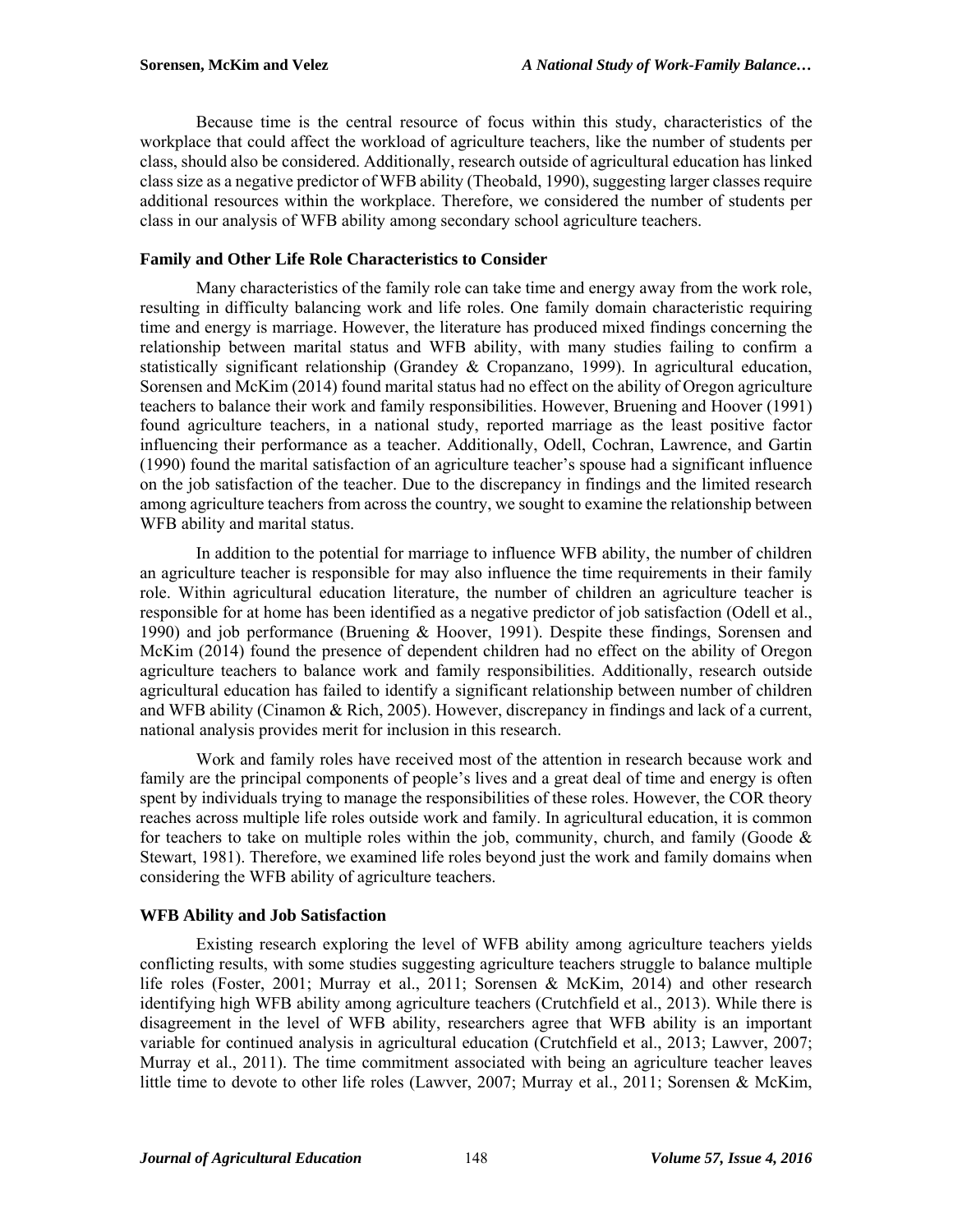2014; Straquadine, 1990). According to the COR theory, excessive time constraints strain WFB ability and can result in job dissatisfaction.

 Despite reported work-family balance issues among agriculture teachers and high workloads, studies indicate agriculture teachers are largely satisfied with their jobs (Cano & Miller, 1992; Castillo, Conklin, & Cano, 1999; Chenevey, Ewing, & Whittington, 2008; Grady & Burnett, 1985; Kitchel et al., 2012; Ritz, Burris, & Brashears, 2013; Walker, Garton, & Kitchel, 2004). However, the positive relationship between WFB ability, career commitment (Chaney, 2007; Crutchfield et al., 2013; Sorensen & McKim, 2014), and job satisfaction (Sorensen & McKim, 2014) suggests WFB ability is a variable worthy of analysis within agricultural education.

Additional justification for exploring WFB ability emerges from identified limitations of research on the WFB ability of agriculture teachers. Research exploring the relationship between WFB ability, job satisfaction, and career commitment has been limited to a specific gender (Foster, 2001), state (Chaney, 2007; Murray et al., 2011; Sorensen & McKim, 2014), or geographic region (Crutchfield et al., 2013). In this study, we sought to build from existing research by conducting the first national analysis of the relationship between WFB ability and job satisfaction. Additionally, we sought to extend the literature by exploring the relationship between work and family variables and their relationship with agriculture teachers' WFB ability within one, comprehensive model. As the literature on this topic has come from only a few states and regions, this national research extends the literature to encompass the entire profession.

In addition to the identified limitations within the literature exploring the WFB ability of agriculture teachers, teacher turnover may have contributed to the current shortage of qualified agriculture teachers (Foster et al., 2014; Kantrovich, 2010). Insights into the ability of agriculture teachers to manage, cope, and prioritize multiple life roles can provide valuable information into agriculture teachers' job satisfaction and intent to remain in the profession. Figure 1 provides a conceptual model for this study. The model represents WFB ability as a critical element to building and protecting resources within work, life, and other life roles. For this study, the outcome of WFB ability we sought to understand was job satisfaction.



*Figure 1.* A conceptual model of work roles, family roles, other life roles, work-family balance ability, and job satisfaction (adapted from Sorensen & McKim, 2014).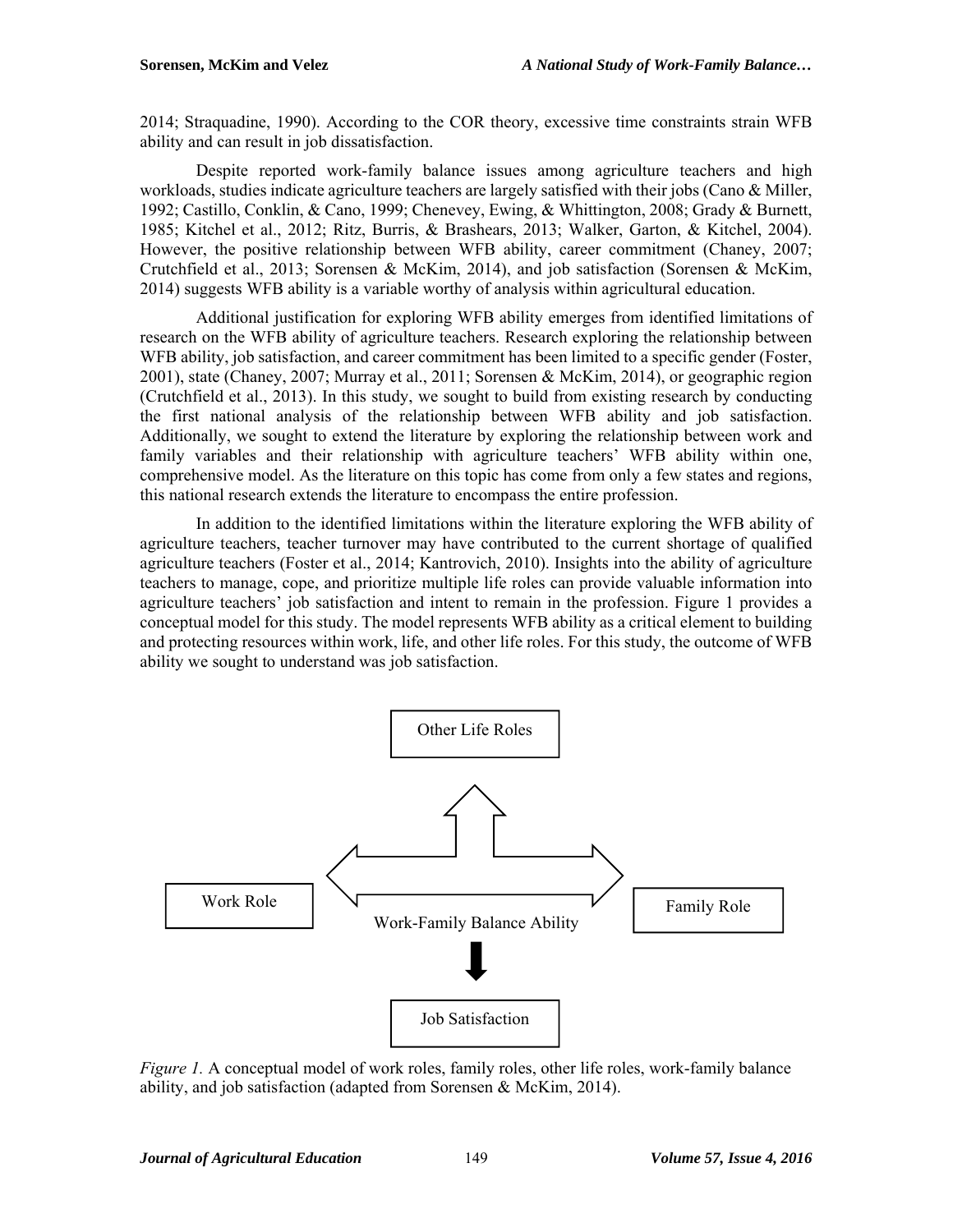# **Purpose and Objectives**

The purpose of this research was to extend existing literature on the WFB ability of secondary school agriculture teachers by conducting a national analysis of the relationship between work variables, family variables, WFB ability, and the relationship between WFB ability and job satisfaction. Given the identified relationships between WFB ability, career commitment, and job satisfaction (Chaney, 2007; Crutchfield et al., 2013; Sorensen & McKim, 2014), this analysis addresses National Research Priority three, which calls for research into a "sufficient scientific and professional workforce" (Roberts, Harder, & Brashears, 2016, p. 9). The following research objectives guided the development and execution of our research:

- 1. Describe the work and family characteristics of responding teachers including other life roles.
- 2. Determine the relationship between work and family characteristics and agriculture teachers' work-family balance ability.
- 3. Determine the relationship between work-family balance ability and job satisfaction among secondary school agriculture teachers.

### **Methods**

We utilized survey methods to determine the work characteristics, family characteristics, work-family balance ability, and job satisfaction of a national sample of secondary school agriculture teachers. The instrument used in this research was designed and distributed to a simple random sample of agriculture teachers in the United States using the online survey system Qualtrics. We opted for online survey methodology because it provided low cost data collection from a large geographical area with relative ease to input data from a large sample (Dillman, 2007). Data collected for this study are part of a larger research project exploring the work and family interface among school-based agricultural educators.

The target population for this study included all secondary school agriculture teachers during the 2014-2015 school year who self-identified as being active participants in a family role. Secondary school agriculture teachers were identified as those teachers who taught at least one middle school or high school agriculture class during the 2014-2015 school year. In addition to participants being secondary school agriculture teaches, we sought teachers who self-identified as active participants in a family role. Family role participation, defined by the researchers as "any and all committed relationships that might influence how time is invested in the non-work domain," was an important qualifier given our interest in the ability of teachers to balance work and family roles.

The initial sample for this study was pulled from the list of secondary school agriculture teachers managed by the National FFA Organization. Using sample size determination formulas (Cochran, 1977; Krejcie & Morgan, 1970), we requested an appropriate sample size of 778 agriculture teachers. The survey instrument was sent utilizing protocols from Dillman's (2007) tailored design method to all 778 potential respondents. A total of 75 emails bounced and 34 respondents did not meet the population parameters (i.e. not secondary school agriculture teachers or did not self-identify as being active participants in a family role). Of the remaining 669 potential respondents, 234 (*n* = 234; 34.98% response rate) provided useable responses.

Our goal was to infer our findings to the population of secondary school agriculture teachers during the 2014-2015 school year; therefore, we considered the potential for non-response bias using the guidelines outlined by Lindner, Murphy, and Briers (2001). Due to the limited contact information provided in the frame (i.e. only email and teacher names were provided), no attempt was made to contact non-respondents via telephone. Thus, the data of on-time respondents  $(n = 199)$  were compared with late-respondents  $(n = 35)$  for the variables of interest using an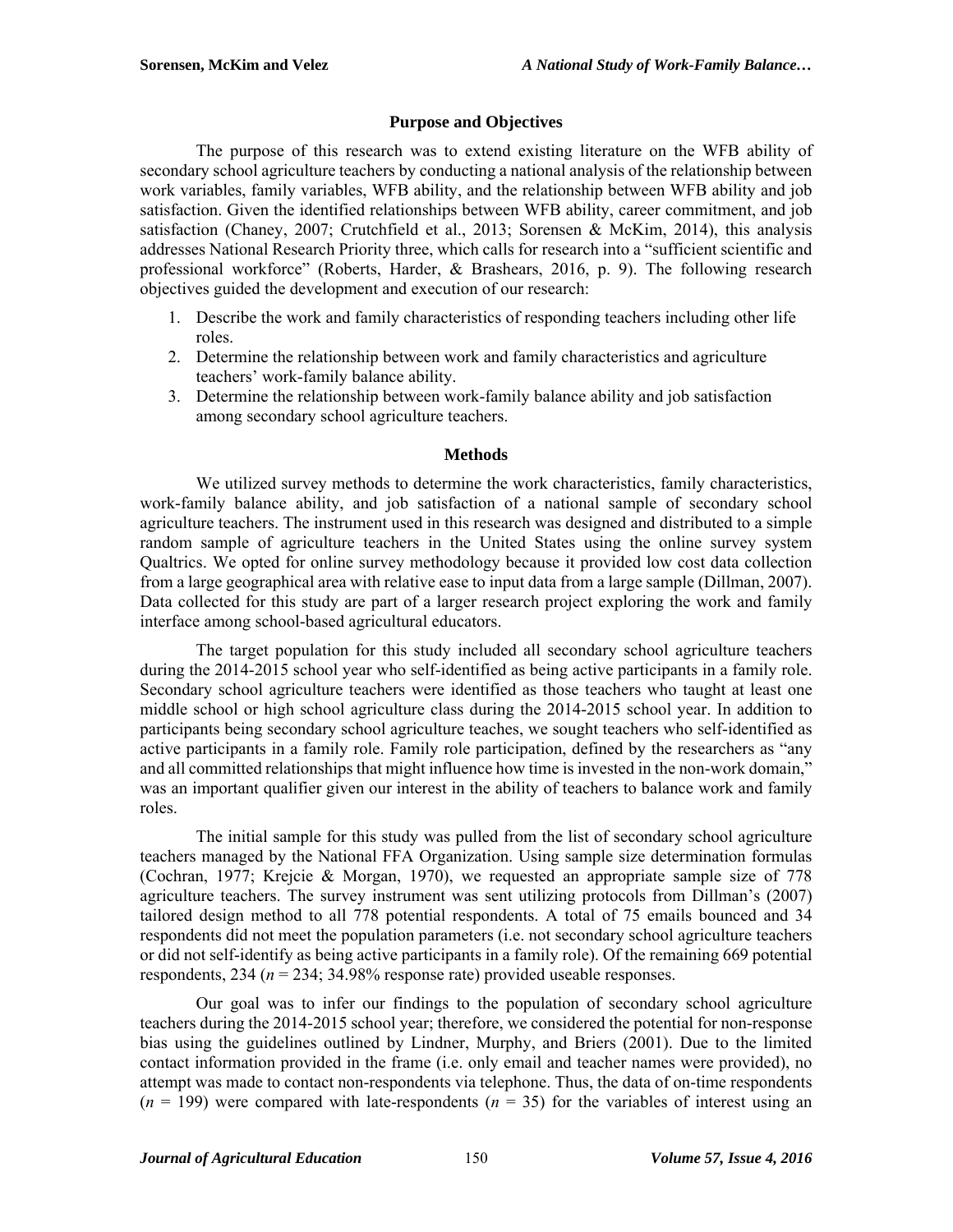independent samples *t*-test to determine if any systematic differences existed (Lindner et al., 2001). No statistically significant differences existed between on-time and late respondents (i.e. *p*-values > .05) were identified for the variables of interest. Therefore, we considered non-response error to be insignificant to this study (Lindner et al., 2001; Miller & Smith, 1983).

The variables of interest for our analysis were workplace characteristics, family characteristics, work-family balance ability, and job satisfaction. The workplace characteristics included weekly work hours during the regular school year, years of teaching experience, and average number of students per class. Family characteristics included marital status and number of children. We also controlled for other life roles by including a variable, ranging from zero to six, in which respondents indicated the number of additional life roles they were involved in from a list of potential life roles (i.e. student, church member, coach, employee outside of agriculture teaching, community leader, or other). Controlling for external life roles provided a better glimpse into how agriculture teachers balance their agricultural educator and family responsibilities in light of other life roles.

The WFB ability and job satisfaction of responding agriculture teachers were measured using previously established instruments. WFB ability was measured using a three-item instrument, originally developed by Chaney (2007). An example item from this construct states, "*I am able to balance quality time between my work and my family commitments*." Job satisfaction was measured using the five-item construct, initially developed by Judge, Bono, and Locke (2000). An example item from this construct states, "*I find real enjoyment in my work*." Participants rated each item within the two constructs on a six-point scale ranging from one (*strongly disagree*) to six (*strongly agree*) with higher responses indicating higher WFB ability or higher job satisfaction, respectively.

Face and content validity for the instrument were evaluated by a panel of experts which included professors and graduate students within the College of Education and College of Agricultural Sciences at Oregon State University. Additionally, the instrument was pilot tested for reliability among 30 career and technical educators in Oregon. Using the established minimum reliability level of .70 (Nunnally & Bernstein, 1994), results from the pilot test indicated the constructs of interest were reliable (i.e. Cronbach's alphas for job satisfaction = .86 and WFB ability = .91). Additionally, post-hoc analyses revealed the constructs of interest met the established level of reliability among the population of interest (Streiner, 2003) (i.e. Cronbach's alphas for the post-hoc analysis for job satisfaction = .88 and WFB ability = .92).

Research objective one (i.e. describe the work and family characteristics of responding teachers) was accomplished by analyzing and presenting demographic data. Research objective two (i.e. determine the relationship between work and family characteristics and agriculture teachers' WFB ability) was achieved using a multiple linear regression with weekly work hours, years of teaching experience, average number of students per class, marital status, number of children, and other life roles as independent variables and WFB ability as the dependent variable. Research objective three (i.e. determine the relationship between work-family balance and job satisfaction among secondary school agriculture teachers) was analyzed using a simple linear regression with WFB ability as the independent variable and job satisfaction as the dependent variable. For research objectives two and three, which utilized inferential statistics, an *a priori* statistical significance level of *p*-value < .05 was established.

Before data analysis, we considered the assumptions of parametric data and the assumptions of regression. Specific to parametric data, we found the variances to be the same throughout the data and the data to be independent, meeting the established assumptions. However, one variable (i.e. weekly work hours) was not normally distributed due to extreme outliers. This issue was remedied by trimming and replacing outlier values with the value of the most extreme response not identified as a statistical outlier (Guttman & Smith, 1969; Moyer & Geissler, 1991).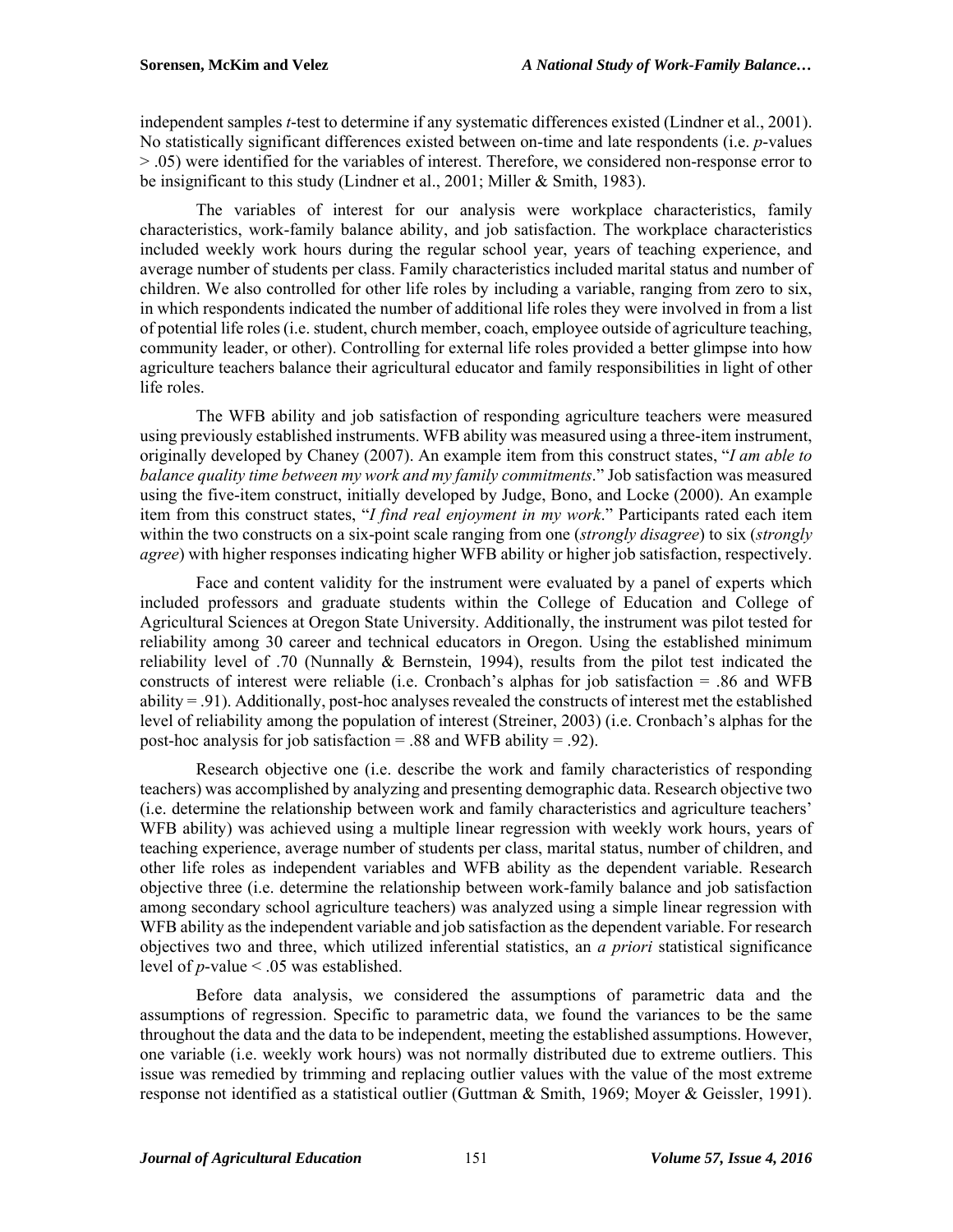Additionally, data were analyzed for the assumptions of multiple linear regression (i.e. multicollinearity, homoscedasticity, and linearity between predictor and outcome variables) with data meeting the established assumptions.

### **Findings**

The first objective of this study was to describe the work and family characteristics of agriculture teachers, including other life roles. For workplace variables, responding agriculture teachers reported working, on average, 55.77 hours  $(SD = 10.34)$  per regular work week plus an additional 4.04 hours  $(SD = 3.33)$  per weekend during the regular school year for a total of 59.81 hours per week. Responding agriculture teachers had an average of 17.75 years of teaching experience (*SD* = 10.22) and taught an average of 20.19 students per class (*SD* = 7.83). For the family variables, 93.24% of responding teachers indicated they were married at the time of data collection. Additionally, responding agriculture teachers indicated having responsibility for an average of  $1.67$  (*SD* = 1.42) children.

Participants were asked to select from a list of statements regarding the question, "besides 'teacher,' what other life roles do you actively participate in?" The roles of spouse and parent were the most commonly selected responses among all participants while student and coach were the least selected roles. Table 1 shows a breakdown of participation in other life roles outside of teaching. Respondents were also given on open ended prompt in which they could list additional life roles not included on the list; responses included caregiver for elderly or special needs adults, volunteer emergency personnel, horse trainer or riding instructor, referee or sports team member, researcher, actor, and adjunct college instructor.

### Table 1

| Life Roles of Respondents               | $\int$ | $\%$  |
|-----------------------------------------|--------|-------|
| Spouse (e.g., husband, wife, widowed)   | 201    | 88.16 |
| Parent (e.g., mother, father)           | 173    | 75.88 |
| Church member (e.g., volunteer)         | 146    | 64.04 |
| Community leader (e.g., civic leader)   | 118    | 51.75 |
| Employee/ manager/ owner (e.g., farmer) | 86     | 37.72 |
| Coach- non Ag. Ed. (e.g., athletics)    | 55     | 24.12 |
| Student                                 | 40     | 17.54 |

*Respondents' Active Participation in Other Life Roles (n = 228)* 

The second objective was to determine the relationship between work and family characteristics and agriculture teachers' WFB ability (see Table 2). Agriculture teachers in this study slightly agreed they could balance work and family roles  $(M = 4.02, SD = 1.06)$ . We simultaneously entered the work and family variables into a regression as independent variables with WFB ability as the dependent variable and other life roles as a control variable. In combination, the work and family characteristics produced a statistically significant model ( $F =$ 6.63; *p*-value  $\leq$  .001) and accounted for 19% of the variance in agriculture teachers' WFB ability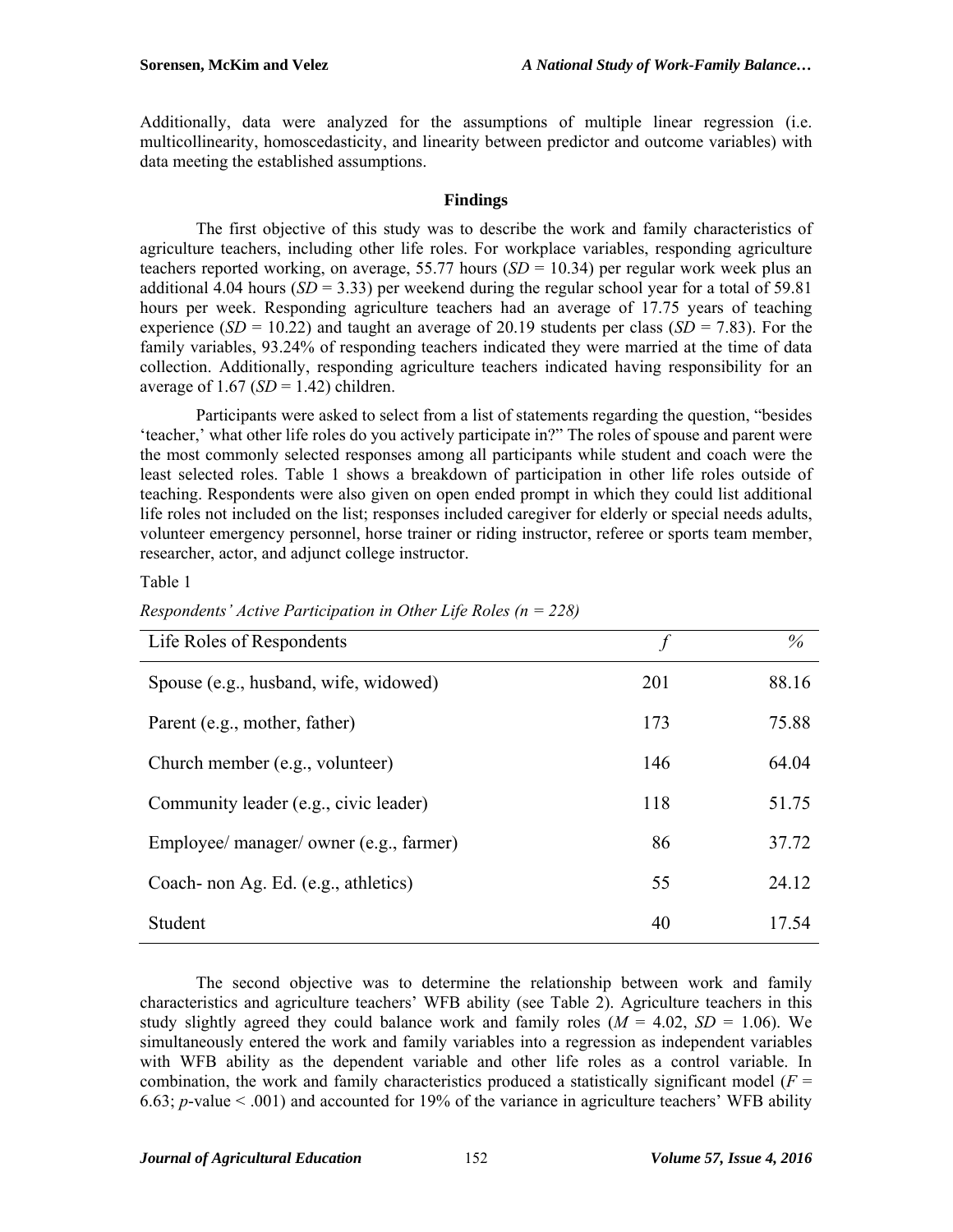$(R<sup>2</sup> = .19)$ . The number of hours agriculture teachers reported working each week, including weekends, during the regular school year was a statistically significant, negative predictor of WFB ability  $(\beta = -0.37; p-value < 0.001)$ . Additionally, the indicator variable for teachers being married was a statistically significant, negative predictor of WFB ability ( $\beta$  = -.16; *p*-value = .018).

# Table 2

| Relationship between Work and Family Characteristics and Work-Family Balance |  |  |  |
|------------------------------------------------------------------------------|--|--|--|
|                                                                              |  |  |  |

|                                        | Dependent Variable: Work-Family Balance Ability |            |                  |            |         |               |
|----------------------------------------|-------------------------------------------------|------------|------------------|------------|---------|---------------|
| Variable                               | Zero-order<br>correlation<br>(r)                | $p$ -value | $\boldsymbol{B}$ | <b>SEB</b> | $\beta$ | $p-$<br>value |
| Weekly Work Hours                      | $-.38$                                          | < 0.01     | $-.03$           | .01        | $-.37$  | < 0.01        |
| <b>Years of Teaching</b><br>Experience | .18                                             | .009       | .01              | .01        | .11     | .110          |
| Average Students per Class             | .01                                             | .872       | .01              | .01        | .04     | .532          |
| Married                                | $-.16$                                          | .021       | $-.73$           | .31        | $-.16$  | .018          |
| Number of Children                     | .11                                             | .125       | .03              | .06        | .03     | .652          |
| Other Life Roles                       | .02                                             | .805       | $-.01$           | .07        | $-.01$  | .927          |

*Note.*  $R = .43$ ,  $R^2 = .19$ ,  $F = 6.63$ , *p*-value < .001. Weekly work hours included average hours worked during week and weekend within a regular school year. Married variable was coded as an indicator variable with zero "Unmarried" and one "Married." Other Life Roles was coded from zero to six based on the total number of external life roles (e.g. coach, community leader) respondents indicated they participated in. Work-family balance ability items scaled from one (*strongly disagree*) to six (*strongly agree*). An *a priori* statistical significance level of *p*-value < .05 was established.

The third research objective sought to determine the relationship between WFB ability and responding agriculture teachers' job satisfaction (see Table 3). Agriculture teachers slightly agreed to agreed they were satisfied with their job as an agriculture teacher  $(M = 4.67, SD = 0.89)$ . The simple linear regression model with WFB ability as the independent variable and job satisfaction as the dependent variable was statistically significant ( $F = 20.52$ ; *p*-value < .001) with 8% of the variance in agriculture teachers' job satisfaction ( $R^2 = .08$ ) being accounted for by WFB ability ( $\beta$  $= .29$ ; *p*-value  $\leq .001$ ).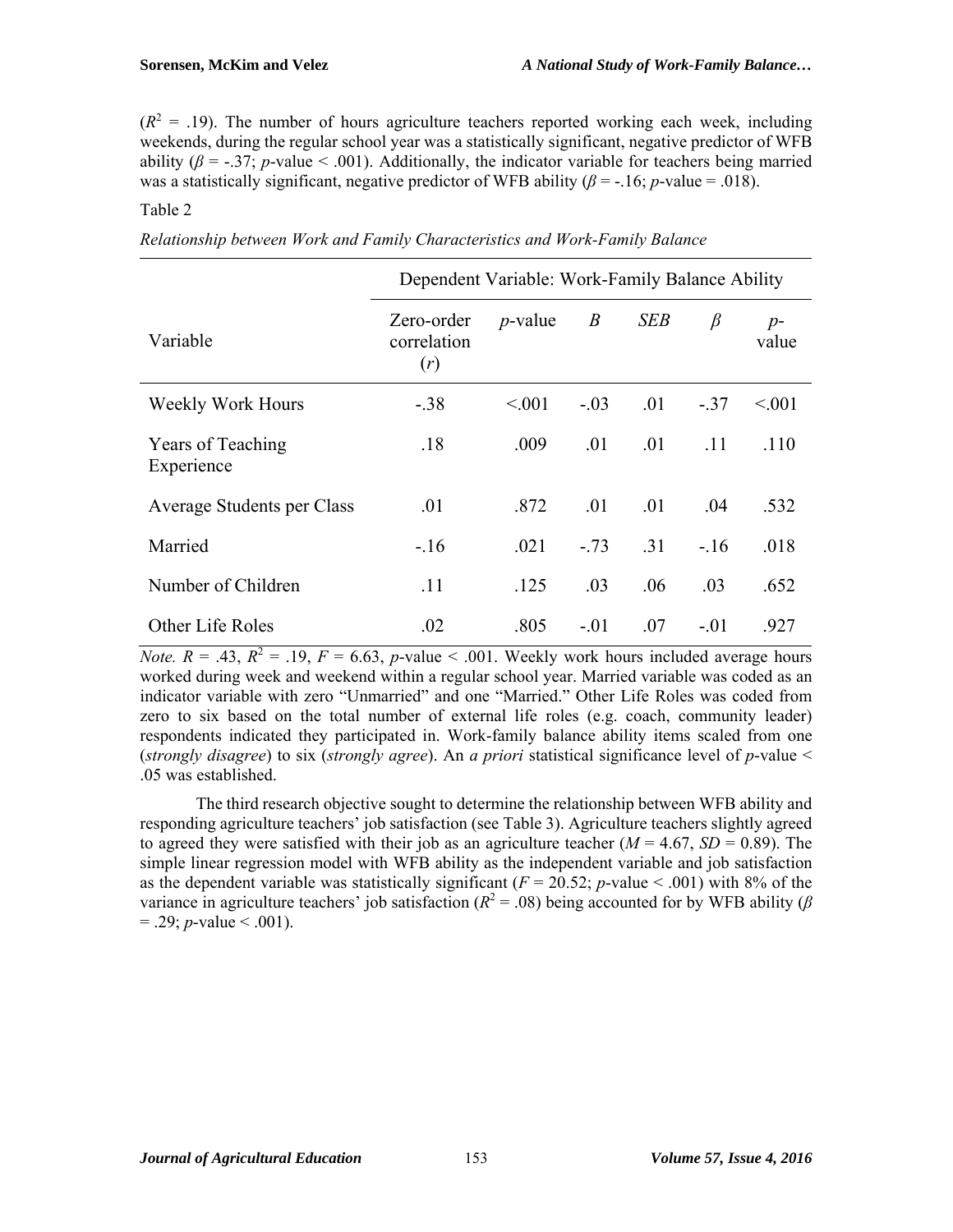# Table 3

*Relationship between Work-Family Balance Ability and Job Satisfaction* 

|                    | Dependent Variable: Job Satisfaction            |             |    |       |         |                 |
|--------------------|-------------------------------------------------|-------------|----|-------|---------|-----------------|
| Variable           | Zero-order<br>correlation $(r)$ <i>p</i> -value |             |    | B SEB | $\beta$ | <i>p</i> -value |
| <b>WFB Ability</b> | 29                                              | $\leq 0.01$ | 24 | .05   | 29      | < 0.01          |

*Note. R* = .29,  $R^2$  = .08,  $F = 20.52$ , *p*-value < .001. Work-family balance ability items scaled from one (*strongly disagree*) to six (*strongly agree*). An *a priori* statistical significance level of *p*-value < .05 was established.

#### **Conclusions, Recommendations, and Discussion**

The purpose of this study was to strengthen and further existing literature within agricultural education on the work-family balance ability of secondary school agriculture teachers. Specifically, our goal was to add new understandings about work-family balance by conducting the first known national study of this construct within agricultural education. Prior to this research, only a few states were represented in WFB research, creating a substantial gap in the literature on WFB ability and job satisfaction. Our objectives were achieved by collecting data on work characteristics, family characteristics, WFB ability, and job satisfaction from a simple random sample of agriculture teachers in the National FFA database. In the first objective, we analyzed the work and family characteristics of responding teachers. This information provides valuable data, from a national sample of agriculture teachers, concerning work and family characteristics during the 2014-2015 school year.

 On average, agriculture teachers in this study worked over 55 hours per work week and close to 60 hours per week when weekend hours were included. These findings are consistent with existing research indicating agriculture teachers often work well beyond a 40-hour work week (Chaney, 2007; Murray et al., 2011; Torres et al., 2009). Agriculture teachers working excessive work hours may be the result of inefficiency or inability to complete necessary job requirements in a timely manner, which would have implications for professional development opportunities. On the other hand, these findings could be an indication that the responsibilities of an agriculture teacher do indeed require an excessive time investment. In either case, additional research is needed to understand the job expectations and work efficiency of secondary school agriculture teachers in an effort to balance the work required with the amount of work that can be completed by agriculture teachers in a reasonable time frame.

In the second research objective, we identified a combination of work and family variables that comprised a significant model of perceived WFB ability among agriculture teachers. Specifically, the number of work hours and being married were shown to relate to significantly lower WFB ability. Our findings indicate the more hours agriculture teachers invest in their job, the lower their WFB ability. These findings are consistent with the literature indicating many of the common problems agriculture teachers face relate to excessive work hours (Chaney, 2007; Miller & Scheid, 1984; Moore & Camp, 1979; Mundt & Connors, 1999; Torres et al., 2009) and the challenge of balancing work and family responsibilities (Edwards & Briers; 1999; Mundt & Connors, 1999; Murray et al., 2011; Myers et al., 2005; Torres et al., 2009).

The conservation of resources theory describes how individuals attempt to collect and conserve resources (i.e., energy, status, and personal value) within their work and family roles (Grandey & Cropanzano, 1999; Hobfoll, 1989). Our study suggests working additional hours as an agriculture teacher and being married require additional resources in both the work and family roles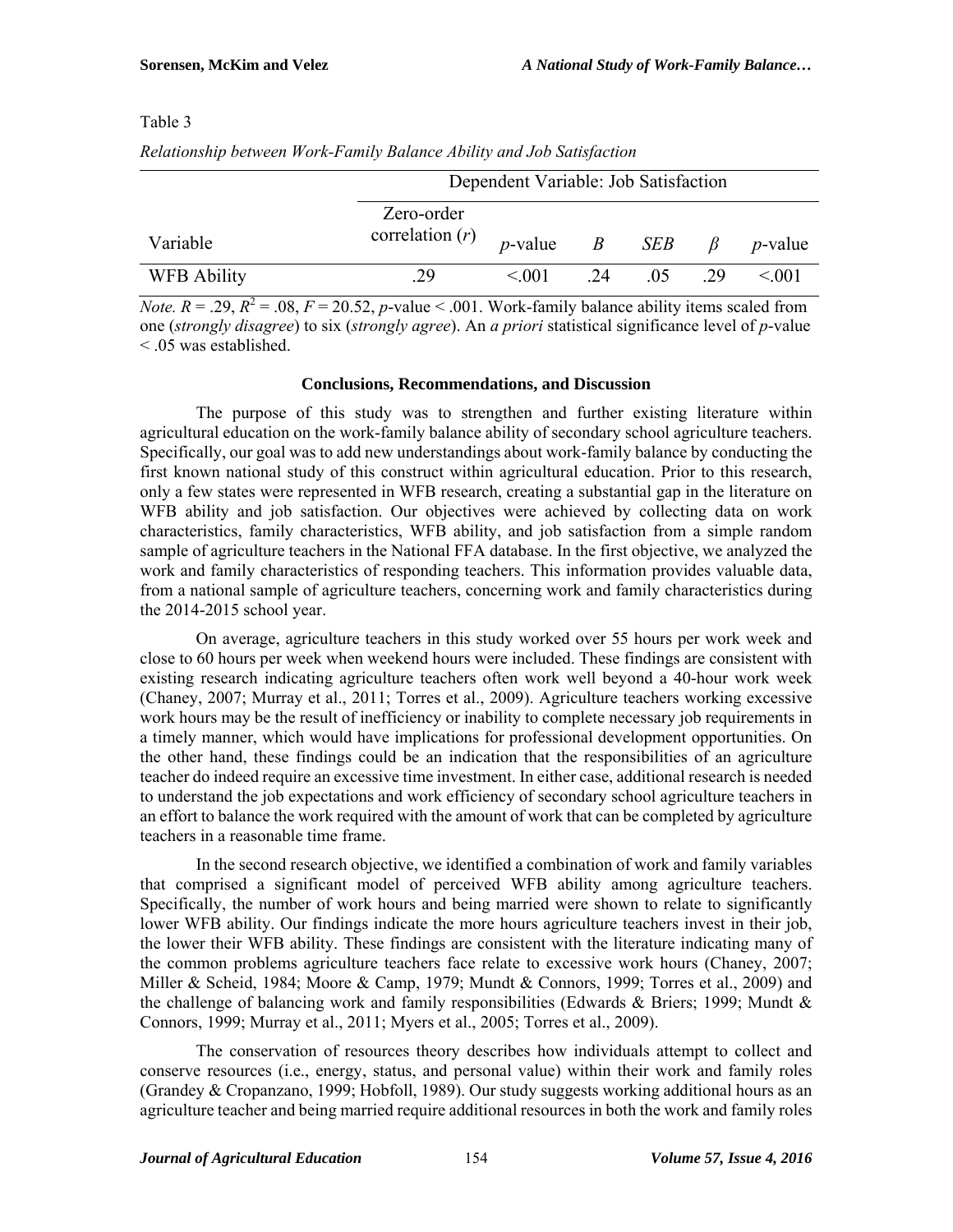that may limit the ability of an agriculture teacher to balance work and family. As a profession, we should explore potential options for reducing the time obligations of the agriculture teacher's work role. This may require reducing the work expectations (e.g., paperwork, hours of FFA activities, and hours of professional development) of teachers, educating teachers on work efficiency strategies, and/or revising cultural norms regarding the measure of successful agriculture teaching. One practical recommendation for teacher educators is to showcase successful, young, practicing teachers who are working reasonable hours within teacher education programs. Additionally, we recommend training for agriculture teachers in the use of volunteers in an effort to reduce their individual workload.

Often, teachers may not actually leave the physical boundaries of the family domain to accomplish work-related activities such as planning lessons or grading student work. Similarly, family members are often able to participate in the agriculture teacher's work roles, such as attending FFA activities after school. As a result, time resources can be shared and preserved, potentially maintaining job satisfaction (Hobfoll, 1989). The fact that number of work hours per week was a significant predictor of WFB ability suggests increasing opportunities for family members to engage in work role activities may increase WFB ability. In order for this to be realized, a family-friendly work culture must exist throughout schools coupled with professional development opportunities which encourage teachers with families to participate. We recommend research examining the work-family culture within agricultural education and how this culture influences shared time between work and family roles, as well as the relationship between workfamily culture, WFB ability, and job satisfaction.

The importance of supporting the WFB ability of secondary school agriculture teachers is magnified by the findings from our third research objective in which a significant, positive relationship was identified between WFB ability and job satisfaction. These findings indicate reduced WFB ability is related to reduced satisfaction. These findings support previous research in agricultural education which has found a significant relationship between WFB ability and job satisfaction (Sorensen & McKim, 2014). Furthermore, the results support the conservation of resources theory, which links ability to balance multiple life roles with satisfaction (Grandey & Cropanzano, 1999; Hobfoll, 1989). In total, these findings reaffirm continued investigation into factors that influence WFB ability; specifically, we recommend research exploring variables which may potentially enhance the WFB ability of agriculture teachers (e.g., use of volunteers, time management strategies, work efficiency characteristics).

Within this study, respondents reported only moderate levels of WFB ability and job satisfaction, which suggests teachers may always be susceptible to attrition when time obligations shift in any life role. Research should explore how changing obligations in multiple life roles (e.g., marriage, childbirth, additional work obligations) influence teacher attrition. Additionally, research should be conducted to identify if a threshold for job dissatisfaction and/or reduced WFB ability exists, in which teachers become more likely to leave the profession.

This study sought to extend previous research on the topics of work-family balance and job satisfaction among agriculture teachers by providing data from a national sample of teachers. With continued changes in the profession as well as home and work domains throughout society, current research on the work and family interface is essential. Agricultural education is a demanding profession (Lambert et al., 2011; Lawver, 2007; Murray et al., 2011), yet the impact on students can be extraordinary. However, the demands of being an agriculture teacher appear to limit teachers' ability to balance their work and family which, in turn, reduces their satisfaction in the profession. This is evidence of a dangerous spiral of increased work, inability to balance work and family, and job dissatisfaction. This spiral has the potential to fuel continued attrition from the agriculture teaching profession. The agriculture teaching profession must address this issue by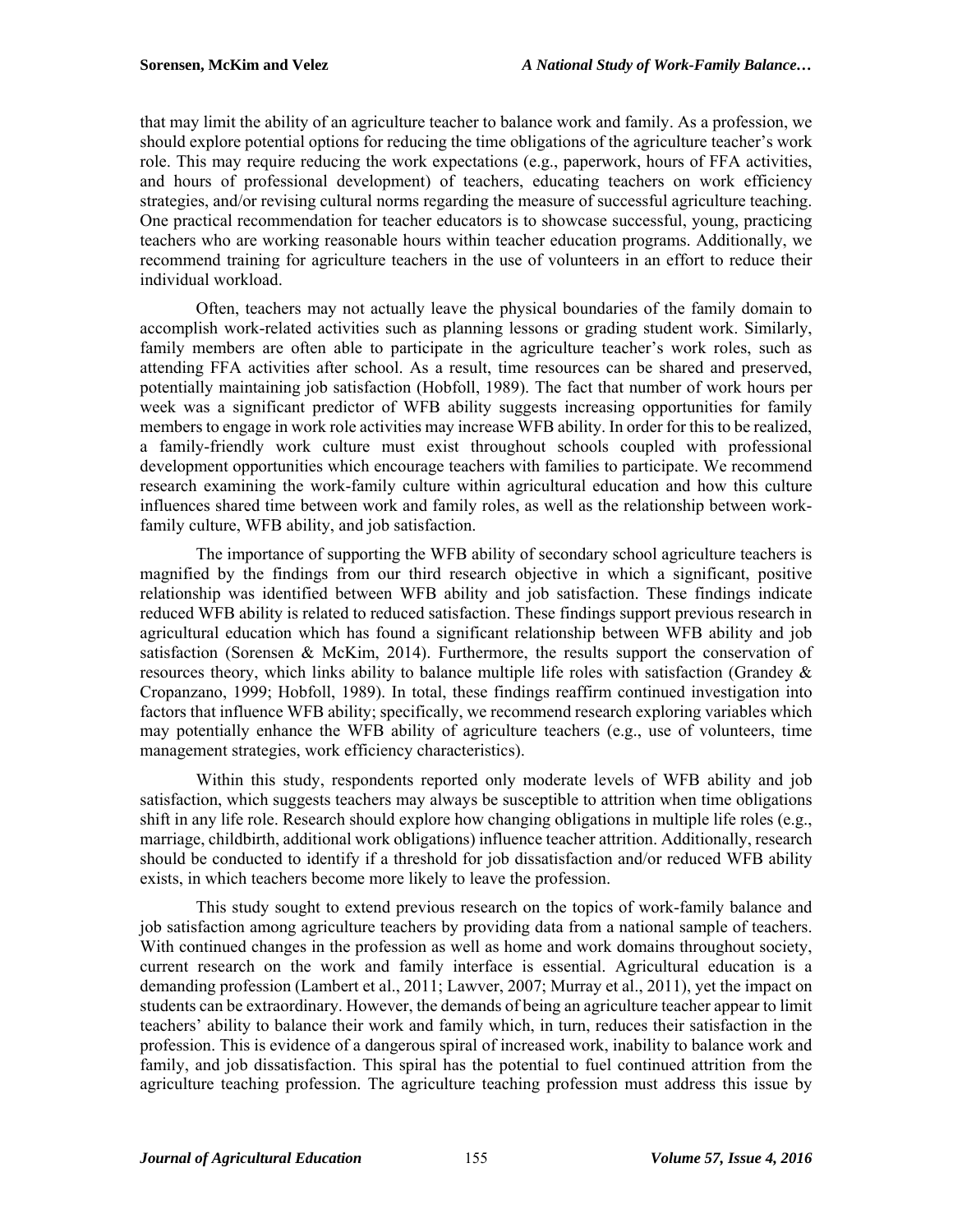answering the question, how do we make the same positive impact on students while supporting the WFB ability of agriculture teachers?

# **References**

- Bakker, A., Hakanen, J., Demerouti, E., & Xanthopoulou, D. (2007). Job resources boost work engagement, particularly when job demands are high. *Journal of Educational Psychology*, *99*(2), 274. doi: 10.1037/0022-0663.99.2.274
- Betoret, F. D. (2006). Stressors, self-efficacy, coping resources, and burnout among secondary school teachers in Spain. *Educational Psychology*, *26*(4), 519-539. doi: 10.1080/01443410500342492
- Blackburn, J. J., & Robinson, J. S. (2008). Assessing teacher self-efficacy and job satisfaction of early career agriculture teachers in Kentucky. *Journal of Agricultural Education, 49*(3), 1-11. doi: 10.5032/jae.2008.03001
- Boland, K., King, D., Williams, J., Duncan, D., & Ricketts, J. C. (2010). Perceived job related stressors of new and beginning agriscience teachers in Georgia. *Journal of Southern Agricultural Education Research*, *60*, 40-51.
- Boone, H. N., & Boone, D. A. (2007). Problems faced by high school agricultural education teachers. *Journal of Agricultural Education*, *48*(2), 36-45. doi:10.5032/jae.2009.01021
- Bruening, T. S., & Hoover, T. S. (1991). Personal life factors related to effectiveness and satisfaction of secondary agriculture teachers. *Journal of Agricultural Education, 50*, 21- 32. doi: 10.5032/jae.1991.00037
- Cano, J., & Miller, G. (1992). An analysis of job satisfaction and job satisfier factors among six taxonomies of agricultural education teachers. *Journal of Agricultural Education*, *33*(4), 9-16. doi:10.5032/jae.1992.03040
- Castillo, J. X., Conklin, E. A., & Cano, J. (1999). Job satisfaction of Ohio agricultural education teachers. *Journal of Agricultural Education*, *40*(2), 19-27. doi:10.5032/jae.1999.02019
- Chaney, C. A. (2007). *Work-life variables influencing attrition among beginning agriscience teachers of Texas* (Doctoral dissertation). Retrieved from http://repositories.tdl.org/
- Chenevey, J. L., Ewing, J. C., & Whittington, M. S. (2008). Teacher burnout and job satisfaction among agricultural education teachers. *Journal of Agricultural Education*, *49*(3), 12-22. doi: 10.5032/jae.2008.03012
- Cinamon, R. G., & Rich, Y. (2005). Work-family conflict among female teachers. *Teaching and Teacher Education, 21*, 365-378.
- Cochran, W. G. (1977). *Sampling techniques* (3<sup>rd</sup> ed.). New York, NY: John Wiley & Sons.
- Crutchfield, N., Ritz, R., & Burris, S. (2013). Why agricultural educators remain in the classroom. *Journal of Agricultural Education*, *54*(2), 1-14. doi:10.5032/jae.2013.02001
- Dillman, D. A. (2007). *Mail and internet surveys: The tailored design method* (2<sup>nd</sup> ed.). Hoboken, NJ: John Wiley & Sons, Inc.
- Edwards, M. C., & Briers, G. E. (1998). Assessing the inservice needs of entry-phase agriculture teachers in Texas: A discrepancy model versus direct assessment. *Journal of Agricultural Education*, *40*(3), 40-49. doi: 10.5032/jae.1999.03040
- Foster, B. B. (2001). Choices: A dilemma of women agricultural education teachers. *Journal of Agricultural Education*, *42*(3), 1-10. doi:10.5032/jae.2001.03001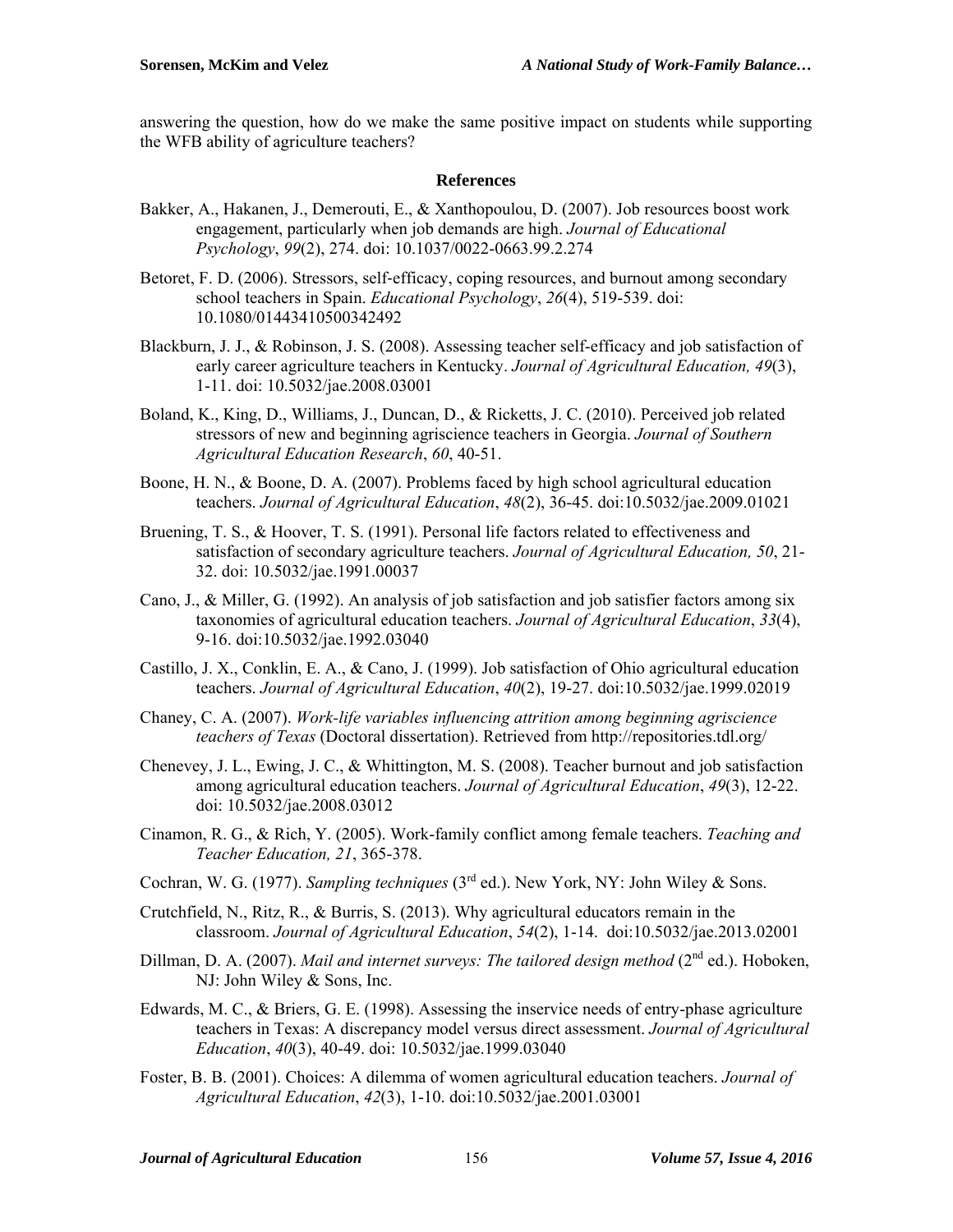- Foster, D. D., Lawver, R. G., & Smith, A. R. (2014). *National agricultural education supply & demand study: 2014 executive summary.* A report from the American Association for Agricultural Education. Retrieved from http://aaaeonline.org/Resources/Documents/NSDSummary\_3\_1\_2015\_Final.pdf
- Goode, J. K., & Stewart, B. R. (1981). Priorities of Missouri teachers of vocational agriculture regarding teaching, civic, church family, and self-related activities. *Journal of the American Association of Teacher Educators in Agriculture*, *22*(2), 36-41. doi: 10.5032/jaatea.1981.02036
- Grady, T. L., & Burnett, M. F. (1985). The relationship between job satisfaction and performance of vocational agriculture teachers. *Journal of Vocational Education Research*, *10*(3), 53- 69.
- Grandey, A., & Cropanzano, R. (1999). The conservation of resources model applied to work– family conflict and strain. *Journal of Vocational Behavior*, *54*(2), 350-370. doi: 10.1006/jvbe.1998.1666
- Grzywacz, J. G., & Marks, N. F. (2000). Reconceptualizing the work–family interface: An ecological perspective on the correlates of positive and negative spillover between work and family. *Journal of Occupational Health Psychology*, *5*(1), 111-126. doi: 10.1037/1076-8998.5.1.111
- Guttman, I.,  $\&$  Smith, D. E. (1969). Investigation of rules for dealing with outliers in small samples from the normal distribution: I: Estimation of the mean. *Technometrics*, *11*(3), 527-550.
- Hobfoll, S. E. (1989). Conservation of resources: A new attempt at conceptualizing stress. *American Psychologist*, *44*(3), 513-524. doi: 10.1037/0003-066X.44.3.513
- Judge, T. A., Bono, J. E., Locke, E. A. (2000). Personality and job satisfaction: The mediating role of job characteristics. *Journal of Applied Psychology, 85*(2), 237-249. doi: 10.1037//0021-9010.85.2.237
- Kantrovich, A. J. (2010). A national study of the supply and demand for teachers of agricultural education from 2007-2009. *American Association for Agricultural Education.* Retrieved from http://www.naae.org/links/resources/docs/2010-supply-Demand-study-report.pdf
- Kitchel, T., Smith, A. R., Ball, A. L., Robinson, J. S., Lawver, R. G., Park, T. D., & Schell, A. (2012). Teacher job satisfaction and burnout viewed through social comparisons. *Journal of Agricultural Education*, *53*(1), 31-44. doi: 10.5032/jae.2012.01031
- Klusmann, U., Kunter, M., Trautwein, U., Lüdtke, O., & Baumert, J. (2008). Teachers' occupational well-being and quality of instruction: The important role of self-regulatory patterns. *Journal of Educational Psychology*, *100*(3), 702. doi: 10.1037/0022- 0663.100.3.702
- Krejcie, R. V., & Morgan, D. W. (1970). Determining sample size for research activities. *Educational and Psychological Measurement, 30,* 607-610.
- Lambert, M. D., Ball, A. L., & Tummons, J. D. (2011). How do early career agriculture teachers talk about their time? *Journal of Agricultural Education*, *52*(3), 50-63. doi: 10.5032/jae.2011.03050
- Lawver, R. G. (2007). *Work and family life balance among secondary agricultural educators* (Unpublished master's thesis). University of Missouri-Columbia, Columbia, MO.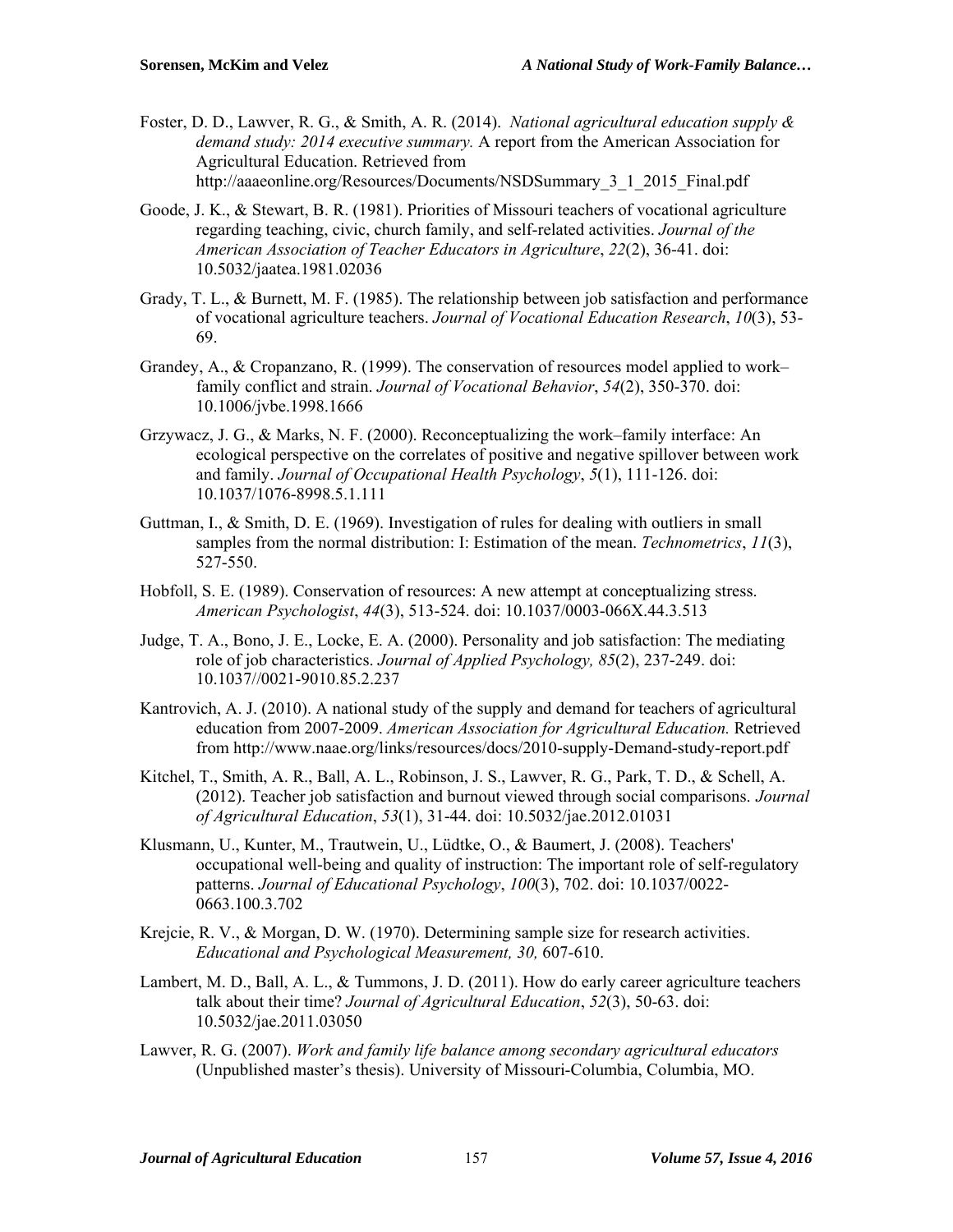- Lindner, J. R., Murphy, T. H., & Briers, G. E. (2001). Handling nonresponse in social science research. *Journal of Agricultural Education, 42*(4), 43-53. doi: 10.5032/jae.2001.04043
- Miller, L. E., & Smith, K. L. (1983). Handling non-response issues. *Journal of Extension, 21*(5), 45-50.
- Miller, W. W., & Scheid, C. L. (1984). Problems of Beginning Teachers of Vocational Agriculture in Iowa. *Journal of the American Association of Teacher Educators in Agriculture*, *25*(4), 2-7. doi: 10.5032/jaatea.1984.04002
- Moore, G. E., & Camp, W. G. (1979). Why vocational agriculture teachers leave the profession: A comparison of perceptions. *Journal of the American Association of Teacher Educators in Agriculture*, *20*(3), 11-18. doi:10.5032/jaatea.1979.03011
- Moyer, L. M., & Geissler, P. H. (1991). Accommodating outliers in wildlife surveys. *Wildlife Society Bulletin*, *19*(3), 267-270.
- Mundt, J. P., & Connors, J. J. (1999). Problems and challenges associated with the first years of teaching agriculture: A framework for preservice and inservice education. *Journal of Agricultural Education*, *40*(1), 38-48. doi:10.5032/jae.1992.03040
- Murray, K., Flowers, J., Croom, B., & Wilson, B. (2011). The agricultural teacher's struggle for balance between career and family. *Journal of Agricultural Education*, *52*(2), 107-117. doi:10.5032/jae.1999.01038
- Myers, B. E., Dyer, J. E., & Washburn, S. G. (2005). Problems facing beginning agriculture teachers. *Journal of Agricultural Education*, *46*(3), 47-55. doi:10.5032/jae.2005.03047
- Newcomb, L. H., Betts, S. I., & Cano, J. (1987). Extent of burnout among teachers of vocational agriculture in Ohio. *Journal of the American Association of Teacher Educators in Agriculture*, *28*(1), 26-33. doi:10.5032/jaatea.1987.01026
- Nunnally, J. C., & Bernstein, I. H. (1994). *Psychometric theory* (3rd ed.). New York, NY: McGraw-Hill.
- Odell, K. S., Cochran, J. E., Lawrence, L. D., & Gartin, S. A. (1990). The job and marital satisfaction of secondary agriculture teachers and their spouses. *Journal of Agricultural Education*, *3*(3), 14-18. doi: 10.5032/jae.1990.03014
- Okonkwo, E. (2013). Time-based work interference with family and emotional exhaustion among female teachers. *Gender & Behaviour*, *11*(1), 5089-5095.
- Ritz, R., Burris, S., & Brashears, T. (2013). The effects of a time management professional development seminar on stress and job satisfaction of beginning agriscience teachers in west Texas. *Journal of Agricultural Education, 54*(3), 1-14. doi: 10.5032/jae.2013.03001
- Roberts, T. G., Harder, A., Brashears, M. T. (Eds.). (2016). *American Association for Agricultural Education national research agenda: 2016-2020*. Gainesville, FL: Department of Agricultural Education and Communication.
- Schorn, N. K., & Buchwald, P. (2006, July). Burnout in student teachers. *Electronic Proceedings of the 27th Conference of the STAR Society,* Crete, Rethymnon.
- Sorensen, T. J., & McKim, A. J. (2014). Perceived work-life balance ability, job satisfaction, and professional commitment among agriculture teachers. *Journal of Agricultural Education, 55*(4), 116-132. doi: 10.5032/jae.2014.04116
- Straquadine, G. S. (1990). Work, is it your drug of choice? *The Agricultural Education Magazine*, *62*(6), 11-12.